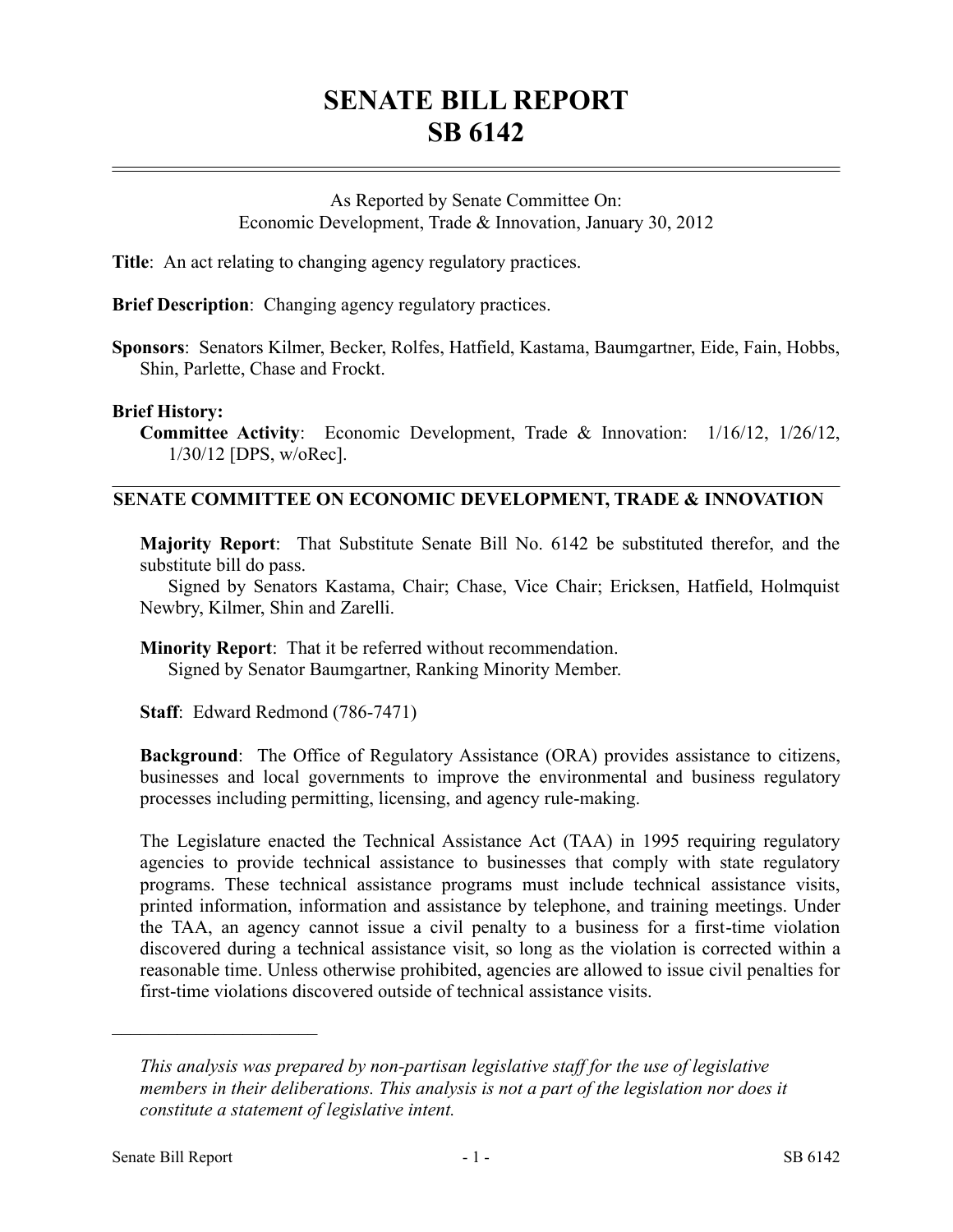In 2010 the Legislature passed 2SHB 2603 requiring agencies to provide small businesses with a copy of the law or rule being violated before imposing a fine, civil penalty, or administrative sanction. With limited exceptions, the agency must allow small businesses at least seven days to correct the violation. This window to correct does not apply when the violation cannot be resolved or the agency is responding to a third-party complainant that would be disadvantaged by such opportunity to correct.

**Summary of Bill (Recommended Substitute)**: Regulatory agencies must provide to a small business a copy of the state law or agency rule that is being violated, as well as a list of correct actions necessary for compliance. Once that information has been provided, the agency may not add more violations or corrective actions during that review period, unless generated by complaints from a third party.

For purposes of technical assistance visits, if violations are not identified during the visit, the agency must let the owner or operator of the facility know when to expect the results of the visit. During the technical assistance visit, the person conducting the visit must provide the owner or operator with a website where the owner or operator may complete an anonymous customer service survey. Regulatory agencies must also require their regulators to complete a self assessment for each technical assistance visit. The self assessment must be comparable to the customer service survey. Each individual regulator must receive the aggregate results of customer service surveys relating to his or her visits to compare with the regulator's self assessment.

The ORA must work with regulatory agencies to develop a customer service survey that regulated entities may complete after a technical assistance visit. The ORA must coordinate an agency small business liaison team, and provide information and assistance to legislators in responding to constituent inquiries regarding small business relation, permitting, or other regulatory issues.

# **EFFECT OF CHANGES MADE BY ECONOMIC DEVELOPMENT, TRADE & INNOVATION COMMITTEE (Recommended Substitute)**:

- Requires agencies to either provide a copy of the law or rule being violated or provide a link to the online information;
- provides that agencies must make every effort to avoid adding more violations or corrective actions that could have been noted in the original violation or correction notice, unless allowed by exemptions or by a complaint from a third party;
- provides that beginning July 31, 2013, all agencies with inspection and enforcement programs affecting small businesses must file annual reports indicating the percentage of small business not given the benefits of this act due to the exceptions allowed for waiver of fines; and
- removes the requirement to appoint a small business advocate and instead requires the ORA to coordinate an agency small business liaison team to provide assistance to small businesses and recommend system improvements.

# **Appropriation**: None.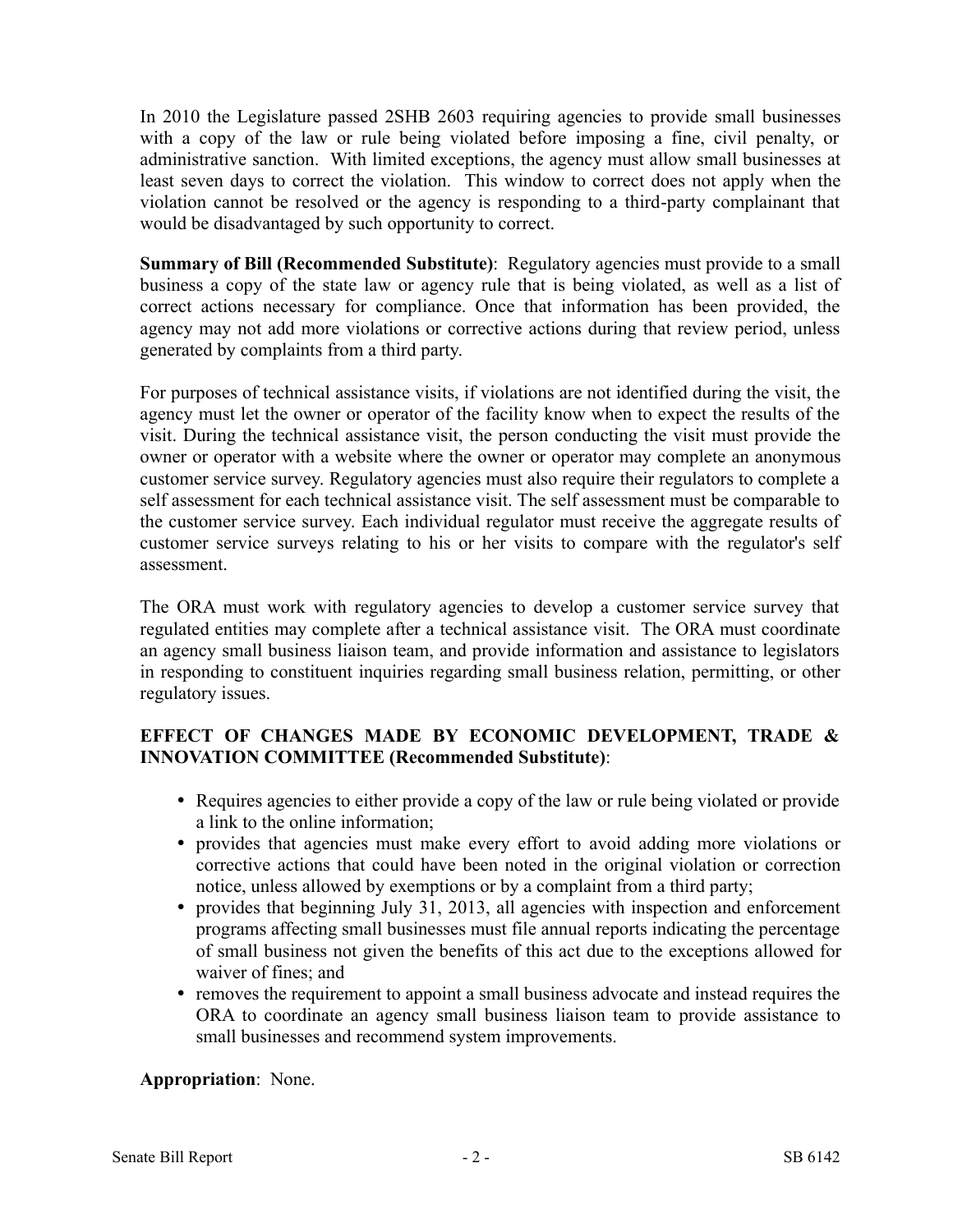#### **Fiscal Note**: Available.

## **Committee/Commission/Task Force Created**: No.

**Effective Date**: Ninety days after adjournment of session in which bill is passed.

**Staff Summary of Public Testimony on Original Bill**: PRO: While working for the Economic Development Board in Pierce County, I meet with approximately 200 businesses a year. From those meetings, I realize that we must constantly be working to improve our state's customer service approach to employers. Forbes Magazine recently rated Washington as the number five place to do business in the United States. This bill would institutionalize basic business practices when there is a regulatory visit. It would help employers know what to expect and when to expect results from that visit. Having an anonymous customer-service survey that addresses professionalism and timelines would help. The concern amongst many businesses are with the interactions they have with the regulators not the compliance with the rules. Sometimes the interaction is positive, but sometimes it less positive. Business do not feel they can give direct feedback without upsetting the regulators. The anonymous survey could be a way to improve customer service. Having a regulators do a short self review after each visit, would also help to improve the regulatory environment. This is really about trying to make our regulatory environment even more professional. I understand that there are some agencies that have some suggestions for improvement and that there are some amendments underway. I look forward to reviewing those, and I am willing to work with them. This bill is a way to continuously improve our business environment, so that our economy can continue to grow.

OTHER: ORA is interested in the bill, but have a few concerns. Agencies are a little worried about language in the bill that would prohibit agencies from being able to issue additional violations during the review period. Several agencies have multiple programs with different inspectors. Under this law, if an agency were conducting an elevator inspection and found a violation, it could not also address a health or safety concern at the location until after the review period. ORA is looking for language that ensures inspectors will do a good job. Many different agencies do different inspections; looking for language that would make sure that inspectors will do a good job at what they're doing. Agencies do have to respond to concern and violations that effect public health and the environment. If these issues are not resolved, you will continue to hear concerns from agencies. Agencies are worried about the cost associated with the self-assessment survey and question the value of the information they will receive from the self analysis. This may be something worth deleting from the bill. If not, some funding should be given to ORA to help put together the survey and sort out the feedback the office will receive. Appointing a small business advocate is also concerning because the office is quite neutral.

Department of Natural Resources (DNR) supports the intent, but also has some concerns. DNR provides support to small family foresters. They often come to DNR for assistance with understanding complex forest regulations. Due to budget reductions, those programs and staff have been reduced dramatically. DNR is concerned that sections three through six would increase administrative costs and be a burden to the agency. It would force DNR to distract from providing technical assistance to focusing on very prescriptive surveys. Section two would hamper DNR from being able to take swift action on a forest practice violation